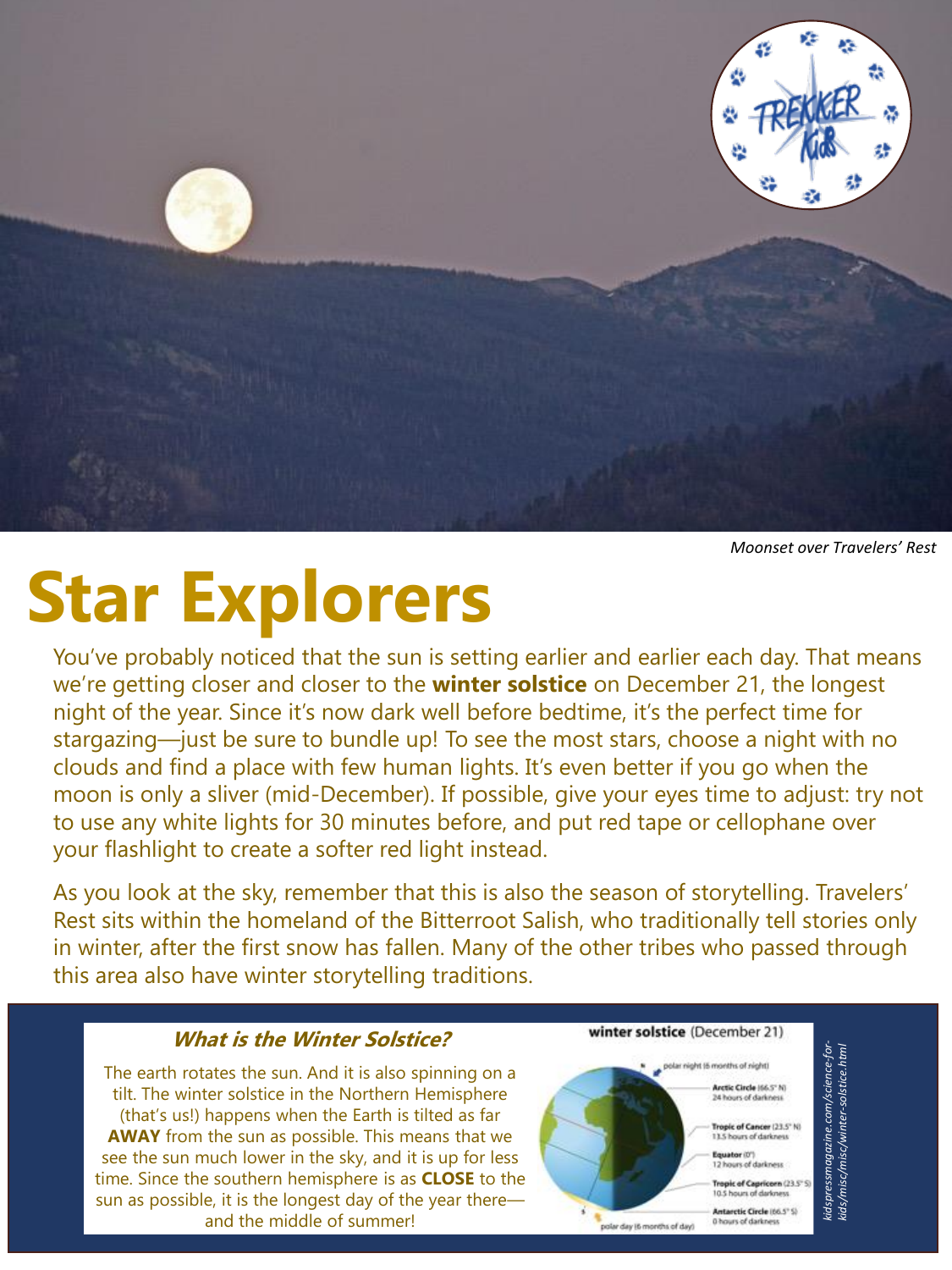#### **What is a Constellation?**

There are hundreds of billions of stars—and that's just in our **galaxy,** the group of gas, dust, and stars known as the **Milky Way**. However, humans can only see a few thousand stars with the naked eye, not using a telescope. When people look at these stars, they often see patterns. Many cultures have names for these patterns, and tell stories about why these stars are arranged in this particular shape.

About a hundred years ago, a group of **astronomers** (people who study space) agreed on official names for 88 of these patterns, called **constellations**. They mostly used the classical—Greek, Roman, and Middle Eastern—names for the constellations. They are animals, gods and goddesses, objects, and more.

#### **Can you match the constellation to its name?**



1. Cygnus (Swan) 2. Ursa Major (Great Bear) 3. Orion (Hunter)







*Dakota/Lakota star map © 2012, Annette S. Lee & Jim Rock; www.sciencefriday.com/articles/ indigenous-peoples-astronomy/*

By agreeing on these shared names, scientists around the world have a common way to talk about regions of the sky. However, this does not mean that the stars are actually close to each other in space just that they look like they are from Earth. The stars can be very different sizes, distances, and temperatures. These factors can also affect how bright or dim they appear to us.

As the earth rotates around the sun over the course of a year, we end up looking at different directions in space. This means that you see different constellations at different seasons. Some cultures also tell stories about why certain shapes appear at certain seasons, or seem to "charal"  $2\epsilon$   $\gamma$ -z 'g-1 : Slamsuy across the sky.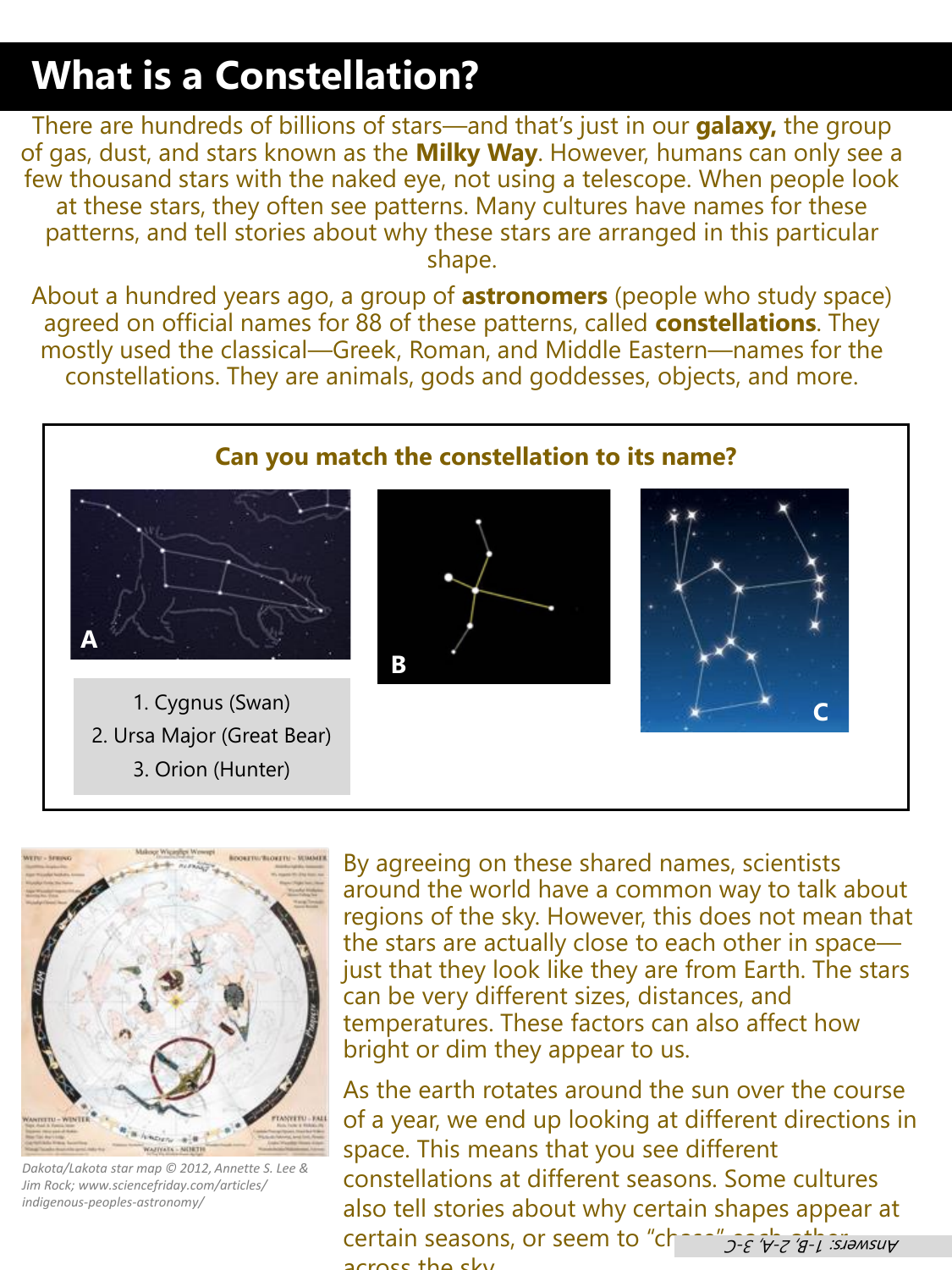### **Constellation Viewers**

Your kit comes with enough materials to make two constellation viewers, which are great for practicing constellation identification—or just viewing star patterns if it's too cold to go outside. Start with Orion, Cassiopeia (kass-ee-uh-pee-uh), or Pegasus if you want some constellations that are clearly visible at this time of year.

(The instructions look complicated, but we promise: it's easy!)

# **Make Your Own Viewer**



*www.literaryhoots.com/2015/05/constellationsastronomy-for-kids.html*



*Orion, from the inside of the viewer.*

- 1. Cut the **black construction paper** into four equal pieces. Cut out the **constellation pattern** you've chosen, using the dotted line.
- 2. Glue or tape the constellation pattern to one of the pieces of construction paper. Put this on the **square of cardboard**, and use the **paper clip** to punch holes where the stars are located.
- 3. To make the construction paper easier to fold over the tube in the next step, trim it until it's a rough circle. Make cuts from each side of the construction paper inward, until you're almost at the constellation pattern, so you have flaps.
- 4. Center your constellation pattern over the the top of the **toilet paper tube**, and fold down the construction paper flaps so that they wrap securely around the tube.
- 5. Use the **rubber band** or tape to secure the paper to the tube.
- 6. Look into the tube, and you can see the light shining through as the constellation! (You might want to label or decorate the tube to help you remember.)

See the last page for a challenge to design your own constellation! You can make a viewer for it too, by punching the holes in a blank circle of white paper.



*http://mommaowlslab.blogspot.com/2013/09/diyconstellation-tubes.html*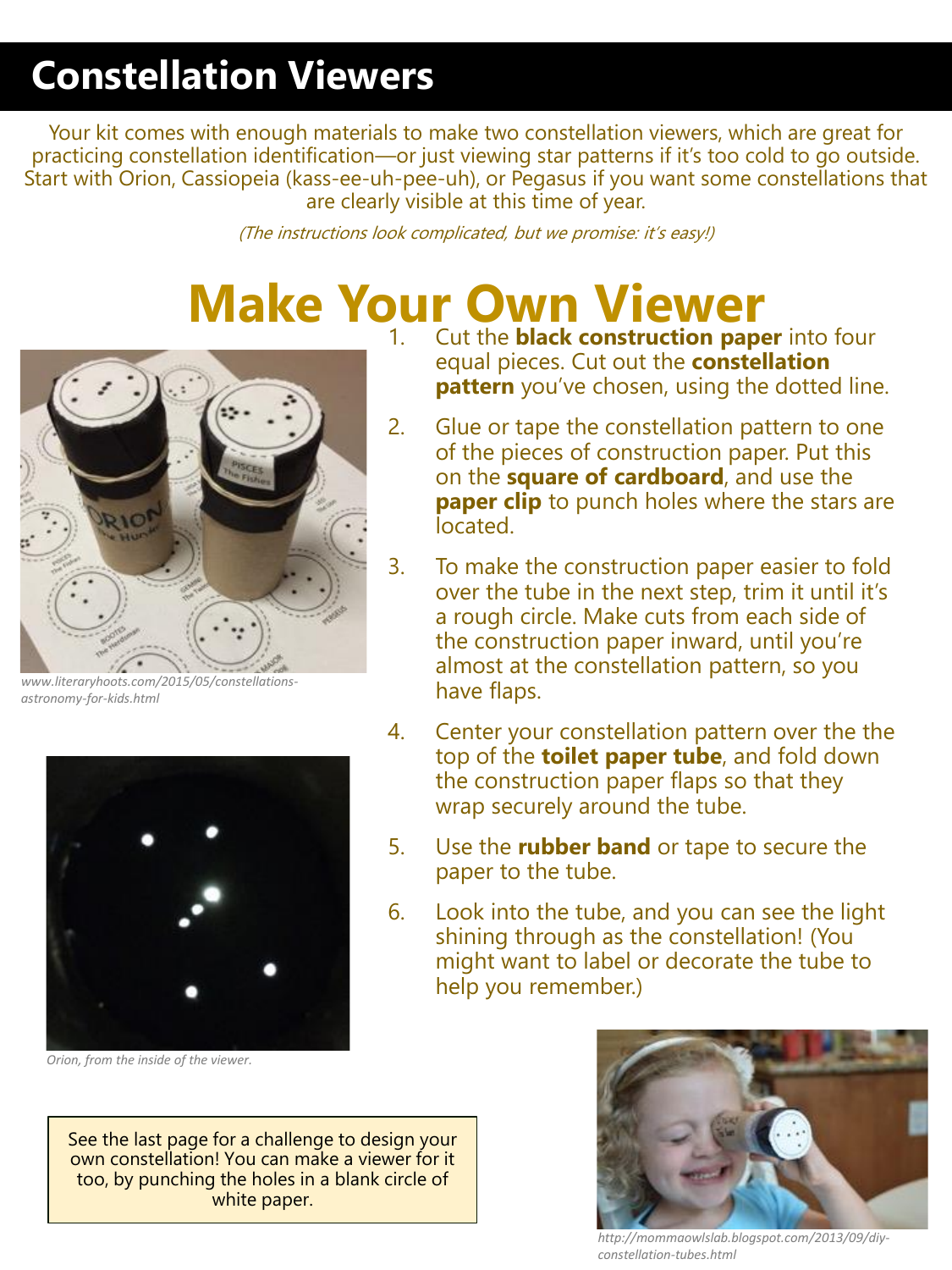#### **The Bunched Stars**

Different cultures have different stories about the sky—and winter is the time to tell them. A Blackfoot legend tells the story of a cluster of stars that's very visible in the winter: **The Bunched**  Stars, or Pleiades. See if you can find them in the sky (or use your constellation viewer) and read the story aloud:

In a camp of our people there was a family of six boys. Their parents were very poor. Every spring the people went out to hunt for buffalo. At this time of year, the buffalo calves are red, and their skins are much desired for children's robes. Now as the parents of these children were very poor and are not able to do much hunting, these boys had to wear brown robes or those made of old buffalo skins. As the children grew up, they were constantly reminded that they had no red robes. The other children of the camp sometimes made fun of them because of this. So one day one of the boys said to his brothers "Why is it that we never get any red robes? If we do not get any next spring, let us leave the camp and go up into the sky." Then the boys went out to a lonely place to talk the situation over. Finally they agreed that, if they did not get red robes the following spring, they would go up to the sky country.

The spring hunting-season passed, but no red robes came to the boys. Then the oldest brother said, "Now I shall take you all up to the sky." The fourth brother said, "Let us also take all the water away from the people, because they have been bad to us." Another brother said, "We must take our dogs with us." Then the oldest brother took some weasel-hair, placed a little on the backs of his brothers and upon their dogs. Then he took another bunch of hair, put it first in his mouth, then rubbed it on his palm. "Now shut your eyes," he said. Then he blew the weasel-hair up, and, when the brothers opened their eyes, they found themselves in the house of the Sun and Moon. The Sun, who was an old man, and the Moon, who was his wife, said, "Why have you come?" "We left the earth," said the oldest brother, "because the people never gave us red robes. All the other children had red robes to wear, but we only had brown ones. So we have come for your help." "Well," said the Sun, "what do you want?" The fourth brother said, "We should like to have all the water taken away from the people for seven days." Now the Sun made no answer to this; but the Moon took pity on the poor boys and said, "I will help you; but you must stay in the sky."

*https://www.scienceworld.ca/res* would have remained on top if the ground. When the water in the springs gave out, the dogs made<br>exhave writing The Moon pitied the boys so much that she cried. She asked the Sun to aid her in taking away the water from the people; but the Sun made no answer. She asked him seven times. At last he promised to aid her. The next day on the earth was very hot. The water in the streams and lakes boiled, and in a short time it all evaporated. The next night was very warm and the moonlight strong. When the water was gone, the people in the camp said, "Let us take two dogs with us to the river bed." When they came to the bank of the river, the two dogs began dig a hole in the side of the bank. When they had dug a long time, water came out of the hole like a spring. This is the way springs were made. Even to this day, people have great respect for their dogs because of this. The days were so hot, the people were so hot, the people were forced to dig holes into the hills and crawl into them. They would have died if they other springs.



Now the leader of the dogs was a medicine dog. He was old and white. On the seventh day he began to howl and look at the sky. He was praying to the Sun and Moon. He explained to the Sun and Moon why it was that the boys got no red robes. He asked them to take pity on the dogs below. (This is why dogs sometimes howl at the moon.) On the eighth day the Sun and Moon gave people rain. It was a great rain, and it rained for a long time. The six boys remained in the sky, where they may be seen every night. They are the Bunched Stars (Pleiades). A-ne'ma-ye ek'ko tsis

*Source: Clark Wissler and D.C. Duvall,* Mythology of the Blackfoot Indians, *as transcribed in* Blackfeet Skies.

*Looking up, you will see a small, bunched cluster. There are seven stars, but one is much fainter than the rest. earthsky.org/todays-image/photos-pleiades-seven-sisters*